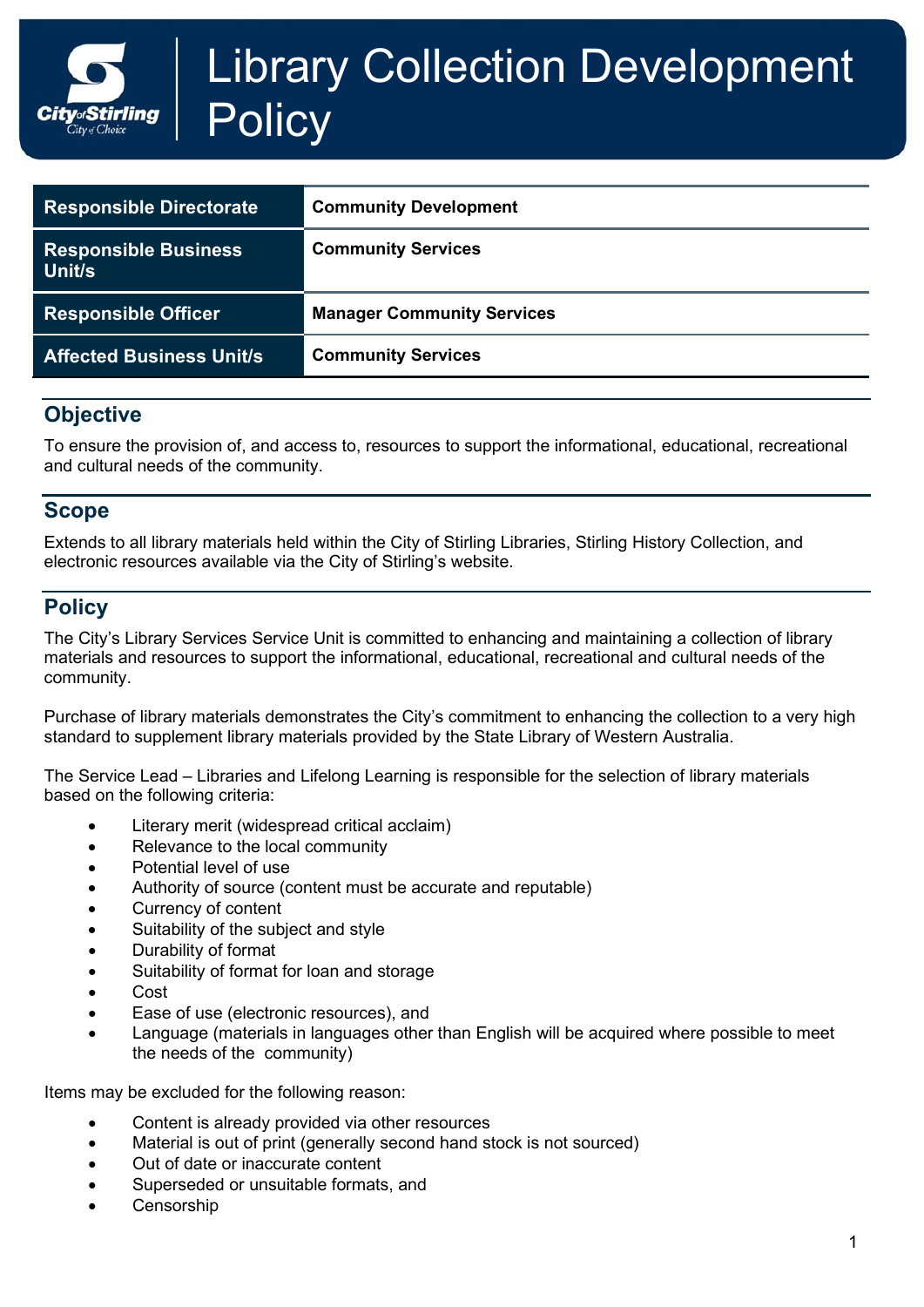Text books prescribed for study may be included in the collection where they are of general interest or value to the community and they are the most appropriate materials available. Textbooks for formal courses of study will not generally be included in the collection.

The collection is regularly reviewed to ensure that the content is updated to meet the needs of the community. Surplus stock will be removed from the collection based on the following criteria:

- Out of date content
- Content that is no longer relevant or of low interest
- Title is superseded by a newer edition
- Format is superseded by a newer format
- Poor physical condition beyond reasonable repair

Items in fair condition that are deemed no longer serviceable may be sold at the Library's second hand book sales.

Stirling Libraries may accept gifts and donations of books and other materials from the public and various organisations on the understanding that they will become the property of the library service and may not necessarily be added to the collection. Gifts and donations are assessed according to the library stock selection criteria as above. Items not selected for inclusion in the collection will be sold at the Library's second-hand book sales.

The City of Stirling endorses the Statement on Free Access to Information (Adopted 2001, amended 2007) and the Statement on Libraries and Literary (Adopted 1979, amended 1996, 2006) issued by the Australian Library and Information Association.

Library staff do not operate any form of censorship other than to conform to Commonwealth and State Legislation. The reading matter selected by a member is aimed to provide free and open access to ideas and information on all subjects. Parents, legal guardians or caregivers are responsible for selecting library materials of their own choice and chosen by their children.

## **Definitions**

**Library Materials** means any items held in the library collection including but not limited to books, CD's, DVD's, MP3's, talking books, magazines, newspapers, maps, plans, photographs and electronic resources.

**Electronic Resources** means resources stored and accessed in an online form, including the Internet, electronic database, digital audio, film, e-books and e-magazines.

#### **Relevant management practices/documents**

Libraries Collection Management Practice

Statement on Free Access to Information (Australian Library and Information Association, 2015) Statement on Libraries and Literacies (Australian Library and Information Association, 2006)

## **Legislation/local law requirements**

Framework Agreement between state and local government for the provision of public library services in Western Australia, 2010

Local Level Agreement for the delivery of public library services, 2011

Funding Arrangement for the delivery of public library services, 2011

*Library Board (Registered Public Libraries) Regulations 1985*

*Western Australian Classification (Publications, Films and Computer Games) Enforcement Act 1996 Censorship Act 1996*